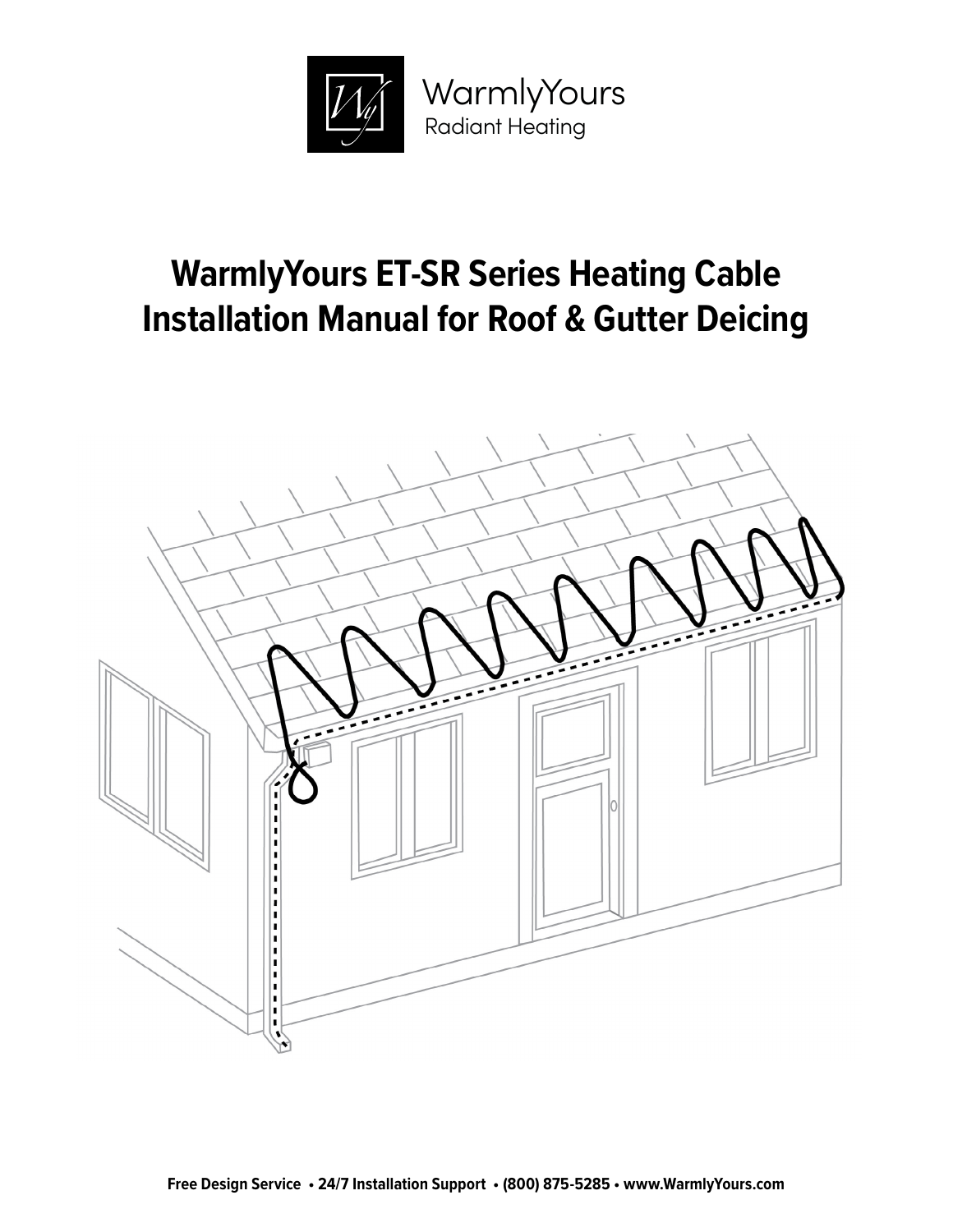### Assembly Tools Needed

- **Utility knife**
- **Wire cutter**
- **Needle-nose pliers**
- **Adjustable wrench**
- **Pen**
- **Screwdriver**
- **Heat gun**
- **Measuring tape**

## Other Materials Required

- **Certified junction box appropriate for the site**
- **Aluminum 3-prong clips**
- **Double-sided tape pads (to adhere clips to shingles, gutters, and roofs)**
- **Primer (for adhering clips to EPDM or rubber)**

# General Safety Information

**Read and understand all instructions in this manual, including all installation instructions and safety warnings, before beginning the installation. Electrical cables can present a fire, shock, and arcing hazard if they are damaged or not installed correctly.** 

- **1. Installation must be in compliance with the National Electrical Code (NEC).**
- **2. Use 30-mA ground-fault protection on each heating cable branch circuit for maximum protection.**
- **3. The black heating cable core is conductive and can short. It must be properly insulated and kept dry.**
- **4. The conductive layer of this heating device must have a suitable grounding terminal.**
- **5. Installer should apply the nameplate label to surface of the junction box.**
- **6. Keep components and ends of heating cable dry before installation.**
- **7. Do not break braid or bus wire strands when scoring the jacket or core. Damaged bus wires can overheat or short.**
- **8. Keep the bus wires separated. The bus wires will short if they touch each other.**
- **9. Replace damaged parts. Heat-damaged components can short.**
- **10. Use heat gun or torch with a soft yellow, low-heat flame--not a blue flame. Keep the flame moving to prevent overheating or blistering the heat-shrinkable tubes.**
- **11. Do not heat other components.**
- **12. Use only fire-resistant insulation materials such as fiberglass wrap.**
- **13. De-energize all circuits before installation or service.**
- **14. The heating cable should not be embedded in insulation or roofing material.**
- **15. Do not twist cable during installation.**
- **16. Save all instructions for future reference.**

**CAUTION:** Charring or burning the heat-shrinkable tubes in this kit will produce fumes that may cause eye, skin, nose, and throat irritation.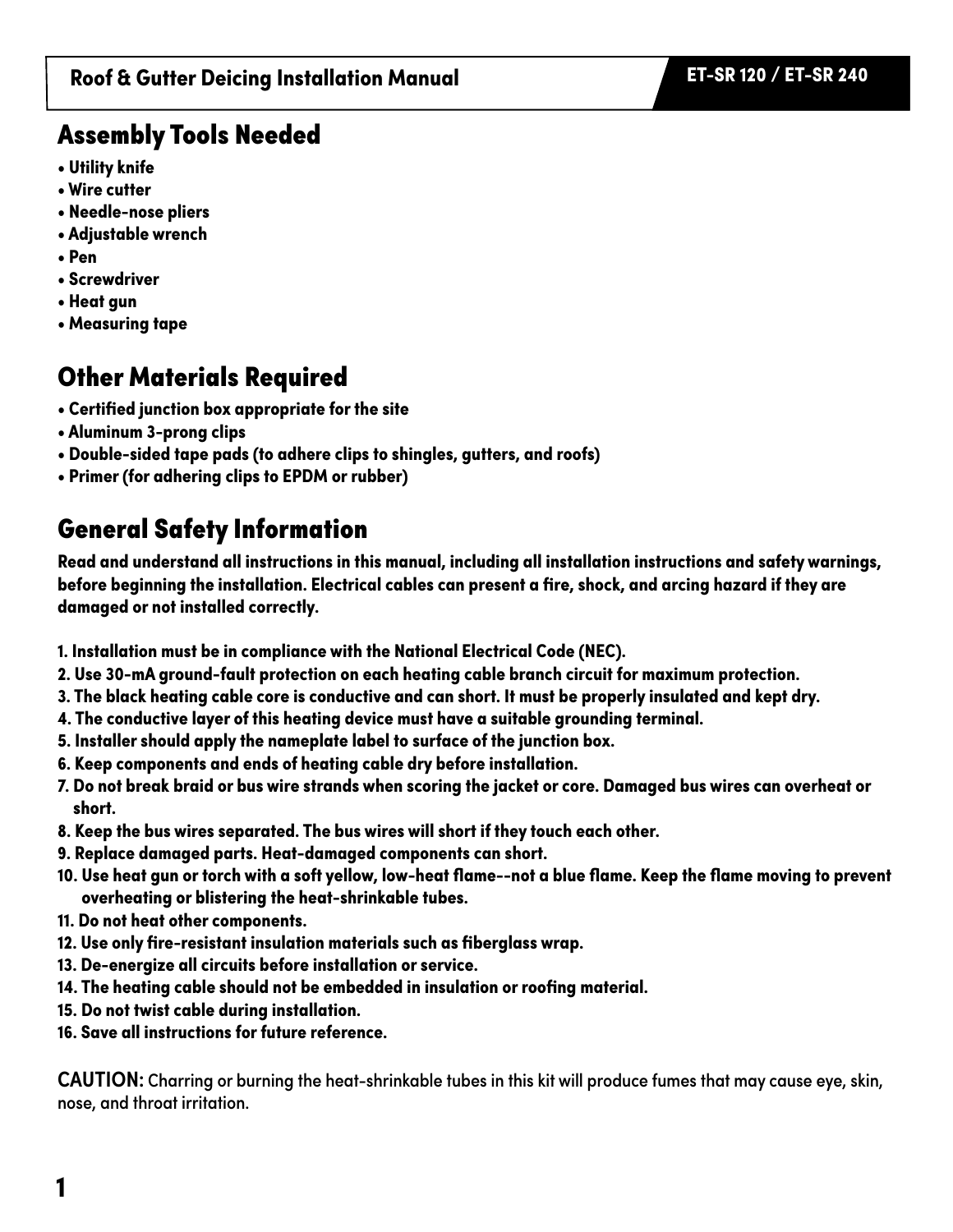

| <b>Item</b> | <b>Description</b>                        | Quantity                    |
|-------------|-------------------------------------------|-----------------------------|
| A           | <b>ET-SR (Roof and Gutter Cable)</b>      |                             |
| B           | <b>ET-PWR-KIT (Power Connection Kit)</b>  | <b>Available Separately</b> |
|             | <b>ET-END-KIT (End Seal Kit)</b>          | <b>Available Separately</b> |
|             | <b>ET-CL-AL-P25 (Aluminum Clips)</b>      | <b>Available Separately</b> |
| Е           | <b>ET-VHB-PAD-P25 (Double-Sided Tape)</b> | <b>Available Separately</b> |
|             | <b>ET-94-PRIMER (1 Quart Primer)</b>      | <b>Available Separately</b> |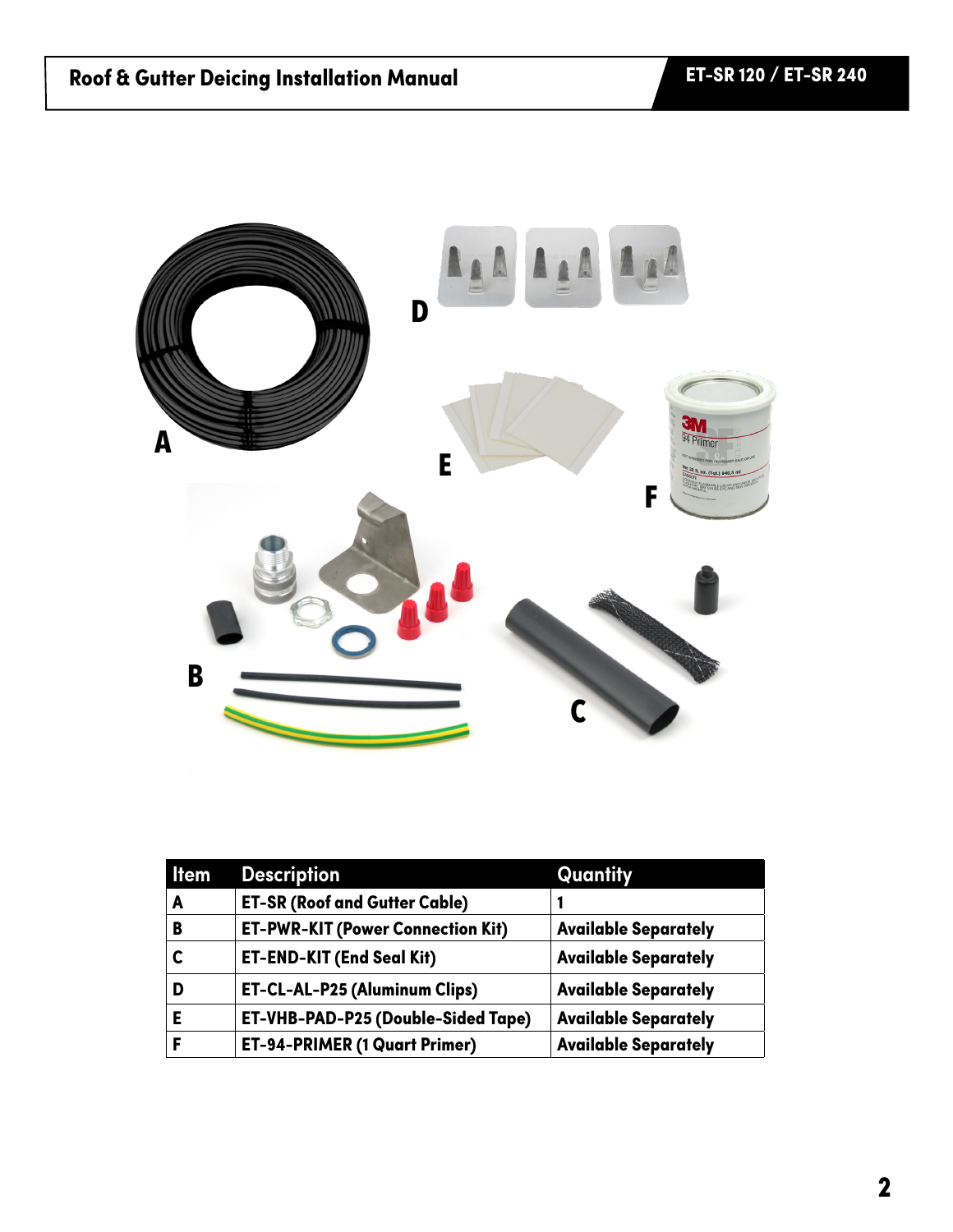**Roof & Gutter Deicing Installation Manual ET-SR 120 / ET-SR 240**

## Roof & Gutter Deicing

# HEATING CABLE SELECTION (ET-SR SERIES)

**Calculate the total length of cable required:**

- **1. Multiply the total roof edge length (ft.) by feet of heating cable per foot of roof edge (refer to Table 4) to find the total roof edge cable length required.**
- **2. Add the total gutter length (ft.). For standard roofs, add 1 foot of heating cable for each foot of gutter.**
- **3. Add the total downspout length (ft.), i.e. 1 foot of heating cable per foot of downspout.**
- **4. Add 1 foot for each power connection.**
- **5. If downspout is in the middle of the gutter run, loop the cable down and back. Double the length of the downspout for determining the length of the cable to install.**
- **6. For roof valleys, run the heating cable two-thirds of the way up and down the valley. Add this additional length to the overall cable length.**
- **7. The circuit length for a given overcurrent protection device shall not exceed the maximum length specified by the manufacturer.**

# Example (standard roof):

**Roof edge length .......... 100 ft. (with roof overhang of 1 ft.) Gutter length ................ 100 ft. Downspout length ........ 30 ft. Power connection ......... 2 ea. Voltage available ......... 240V Heating cable ............... ET-SR-240**

**Roof Clip Metal Roof Roof Clip Length of heating cable required: Roof edge length .......... 100 ft. (x 2) (see roof illustrations) Gutter length ................ 100 ft. Downspout length ........ 60 (+1) ft. Power connection ......... 1 ft. x 2 ea. Total ............................... 363 ft.**

**Standard Roof**

#### **Table 4 - Cable triangle length multiplier and triangle heights**

| <b>Feet of Heating Cable per Foot of Roof Edge Multiplier</b><br><b>Cable Triangle Height</b> |     |                                                                                        |     |      |      |
|-----------------------------------------------------------------------------------------------|-----|----------------------------------------------------------------------------------------|-----|------|------|
|                                                                                               |     | Roof Overhang Standard Roof Metal Roof (18") Metal Roof (24") Standard Roof Metal Roof |     |      |      |
| None                                                                                          | 2.5 | 2.5                                                                                    | 2.0 | 18'' | 18'' |
| 12"                                                                                           | 3.1 | 2.8                                                                                    | 2.4 | 18'' | 18'' |
| 124"                                                                                          | 4.2 | 3.6                                                                                    | 2.9 | 30'' | 36'' |
| 36"                                                                                           | 5.2 | 4.3                                                                                    | 3.6 | 42"  | 48"  |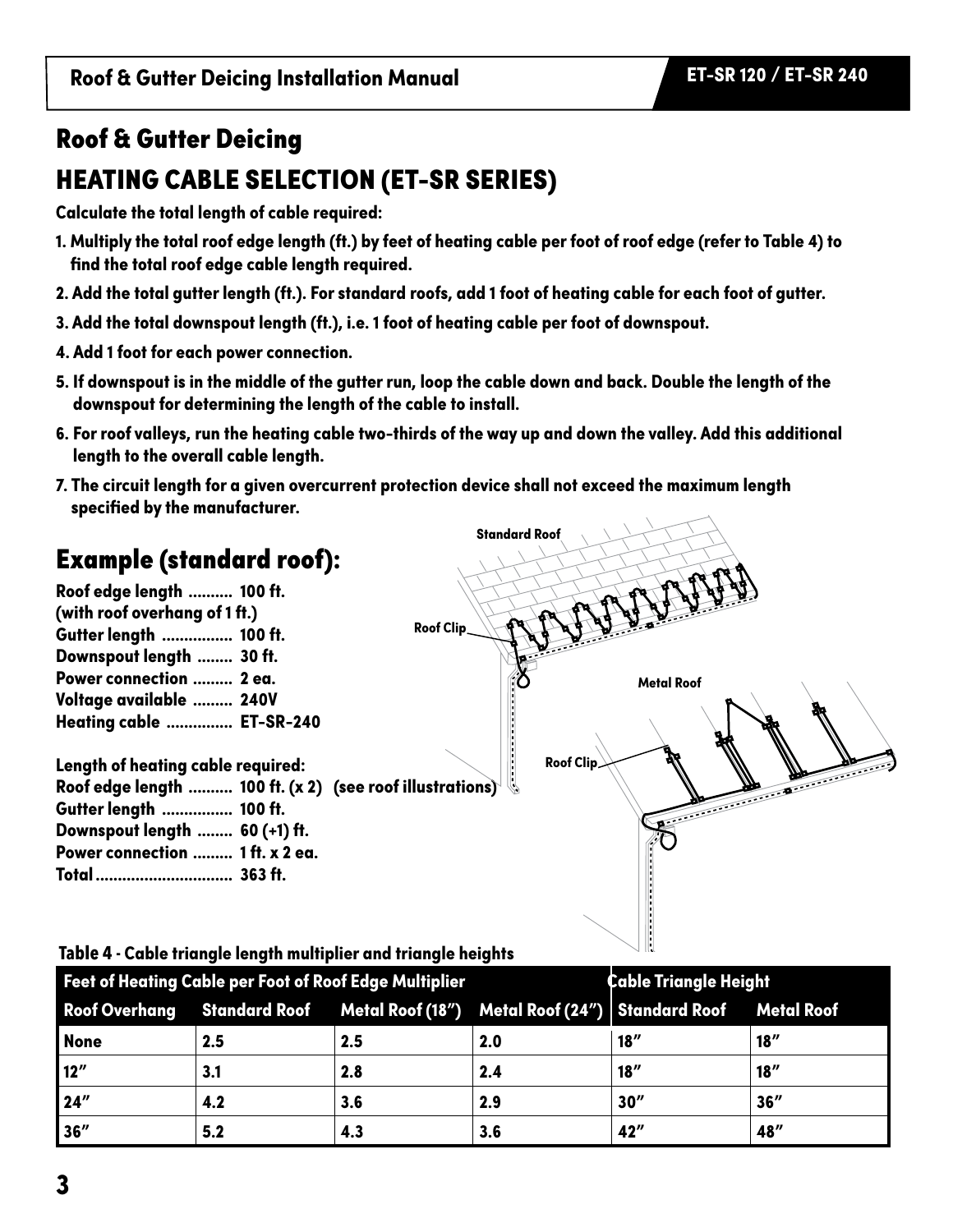### INSTALLATION OF DEICING CABLES FOR ROOF, GUTTERS, AND DOWNSPOUTS

**Use only the following kits and accessories to satisfy code and agency requirements:**

- **ET-END-KIT End Seal Kit**
- **Roof clips**
- **Tape pads for clips**
- **Primer for mounting tape**
- **1. Carefully plan the routing of the heating cable for roof and gutter deicing.**
- **2. Route the heating cable to avoid mechanical damage from ladders and other sources.**
- **3. Cut the heating cable to proper length. This can be done before or after the cable is on the roof, gutter and downspouts.**
- **4. Before installing the heating cable, make sure the roof, gutter and downspouts are free from debris, leaves, pine needles or any combustibles.**
- **5. Check the maximum exposure temperature rating of all roof, gutters, and downspouts, and select a heater that will not exceed their temperature ratings.**
- **6. Double-sided tape pads can only be applied to roofing materials at temperatures above 40 degrees F.**
- **7. The minimum installation temperature for the cable is 0°F (-18°C).**
- **8. Use roof clips to attach the heating cable to the roof. (5 clips per each triangle)**
- **9. When attaching cable in the gutter, use clips every 10 feet. Add a clips before and after each downspout.**
- **10. For roof valleys, run the heating cable two-thirds of distance up and down the valley. Add the additional length to the overall cable length.**
- **11. Protect the heating cable ends from moisture or mechanical damage before connection.**
- **12. Field-assembled end terminations should not be located in an area where moisture is present or at**

**the lowest point of downspouts.**

- **13. Install end seals and power connection before turning on power. Follow all ET-PWR-KIT kit installation instructions.**
- **14. Use only Listed weatherproof junction boxes approved for wet locations when installing ET-SR series heating cables with the ET-PWR-KIT Power Connection Kit.**
- **15. Use only Listed watertight construction or enclosure Type 3, 3S, 4, 4X, 6, or 6P junction box when installing.**
- **16. Attach the two warning labels included with the heating cable. The labels must be clearly visible on the premises.**
- **17. The heating device shall be connected to nonheating leads of a weather-resistant type. The installer should protect the nonheating leads from damage by installing them in a rigid metal or nonmetallic raceway.**
- **18. After installation is complete, turn the circuit breaker on to give power to the cable. Standing water in the gutter should feel warm within one hour.**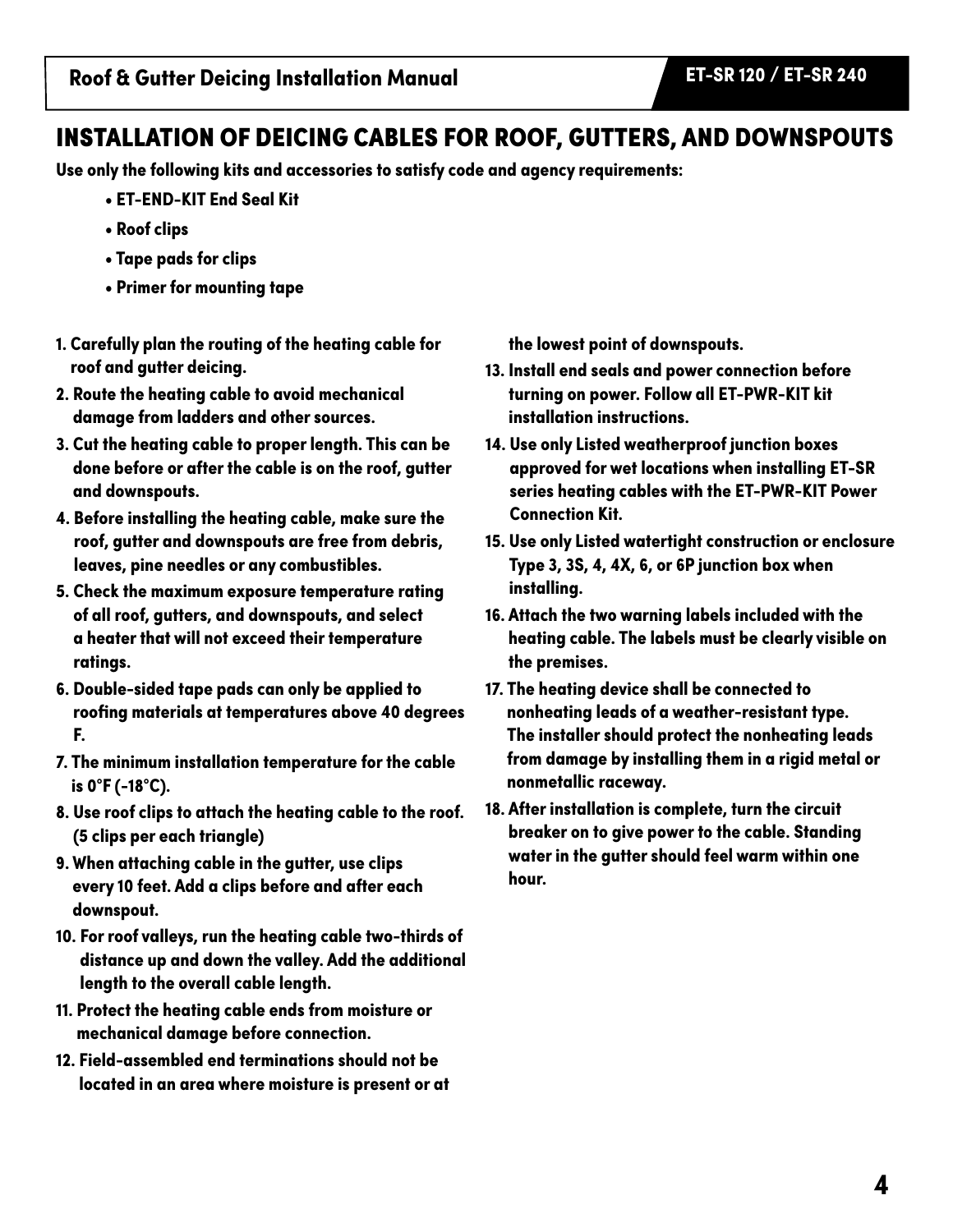### MAINTENANCE CHECKS

- **1. Only qualified persons should service or install the system.**
- **2. Inspect the system annually. Check for any damage to the heating cable. Check any ground-fault protection device for proper operation. If any damage to cable is found, DO NOT operate until it is replaced.**
- **3. With a 2500Vdc megohmmeter (500Vdc minimum), test the insulation resistance between the bus wire and the heater grounding braid or metal pipe. The reading should be 20 megohms (regardless of cable length).**

#### **Table 5 - Roof & Gutter Maximum Circuit Size at 0ºF**

| Minimum start-up<br>temperature |             | <b>ET-SR-120-05</b> | ET-SR-240-05 |             |             |
|---------------------------------|-------------|---------------------|--------------|-------------|-------------|
| $0^{\circ}$ F<br>(-18ºC)        | <b>AMPS</b> | <b>120V</b>         | <b>208V</b>  | <b>240V</b> | <b>277V</b> |
|                                 | 15          | 140                 | 268          | 285         | 311         |
|                                 | 20          | 190                 | 357          | 380         | 414         |
|                                 | 30          | 270                 | 508          | 540         | 589         |
|                                 | 40          | 270                 | 508          | 540         | 589         |

**\*Use the 0ºF start-up lengths.**

**NOTE: Circuit breaker sizing is based on Section 427 of the National Electrical Code. Maximum circuit lengths are based on start-up load. Steady-state amps per foot depend on heating cable temperature.**

| Model            | <b>Service</b><br>Voltage | <b>Thermal Output</b><br>@32ºF (in Ice &<br>Snow) | Min.<br>Installation<br>Temp. | Max.<br><b>Exposure</b><br>Temp. | <b>Exposure</b> | <b>Chemical Environmental</b><br><b>Restrictions</b> |
|------------------|---------------------------|---------------------------------------------------|-------------------------------|----------------------------------|-----------------|------------------------------------------------------|
| <b>ET-SR-120</b> | 120                       | 10 W/ft                                           | 0ºF                           | 150°F                            | <b>None</b>     | Use only in ordinary<br>(nonhazardous) areas         |
| <b>ET-SR-240</b> | 240                       | 10 W/ft                                           | 0ºF                           | 150°F                            | <b>None</b>     | Use only in ordinary<br>(nonhazardous) areas         |